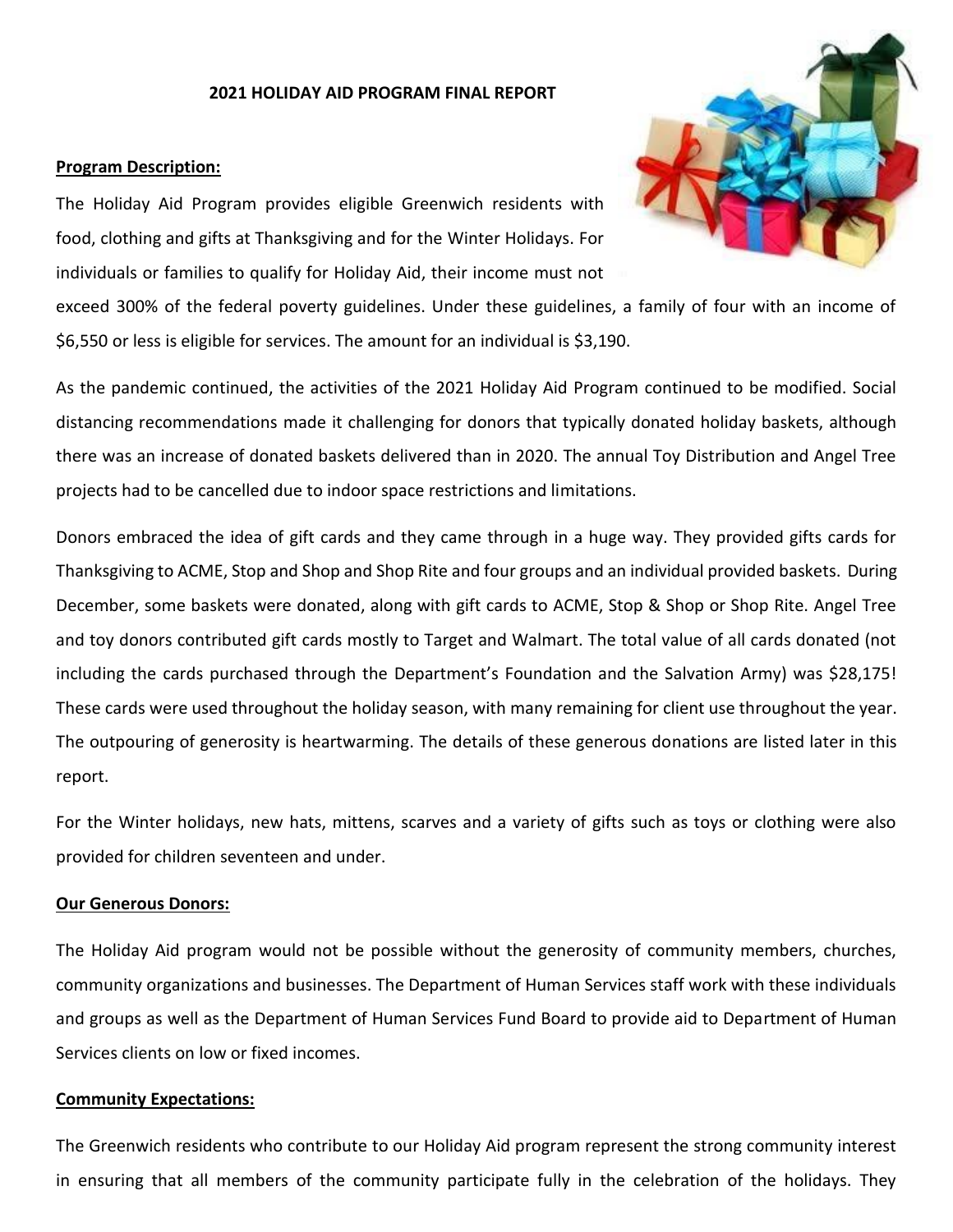enthusiastically support holiday projects through their churches, the workplace, various organizations and make individual contributions of cash, food, gift cards or other gifts. In return, our Department identifies eligible residents, refer them by age and gender for clothing and gift selection or donated food baskets and other donations specific to each family and their needs.

Donors also recognize the need for more than traditional items of toys and food. They show their support by meeting special needs that will make a difference in clients' lives throughout the year and possibly for years to come. The Department appreciates the generosity of all community donors and its collaborative public-private partnership that permits all Greenwich residents, regardless of circumstances, to enjoy the holidays as they are traditionally celebrated in our country.

## **Program Operation:**

The majority of our work consists of coordinating community efforts to help disadvantaged residents during the holiday season. This year continued to be challenging, due to high volume of eligible residents and the restrictions due to the pandemic.

The Community Coordinator receives referrals from the Department's Case Management staff on behalf of income eligible clients. Clients may receive assistance at Thanksgiving and/or the Winter Holidays, depending on need and the amount of donations received.

The activities of the 2021 Holiday program are summarized below.

## **Achievements This Year:**

A total of \$33,255 was available in donations this year, \$685 or 2% less than last years \$33,940. These funds, raised by the Department's Foundation, were used to purchase gift cards for distribution in December. See Appendix A for a list of Holiday Aid monetary donors.

#### **Thanksgiving Project:**

We served 454 unduplicated households, 78 more than last year's 376. The households consisted of 991 individuals, 127 more than last year's 864. We issued 321 ACME, Shop Rite or Stop & Shop food cards, a decrease of 3 food cards, about the same as last year. The cards were of various denominations, depending on the size of the household. Total value of the cards used for Thanksgiving was \$16,400. This was \$7,125 or 30% less than last year's \$23,525. A large portion of the Thanksgiving food cards were funded by a generous allocation from the Salvation Army, Greenwich Service Unit (\$5,000 in value). 133 food baskets (52 last year) were delivered by four groups and one individual. Please see Appendix B for a list of Thanksgiving contributions.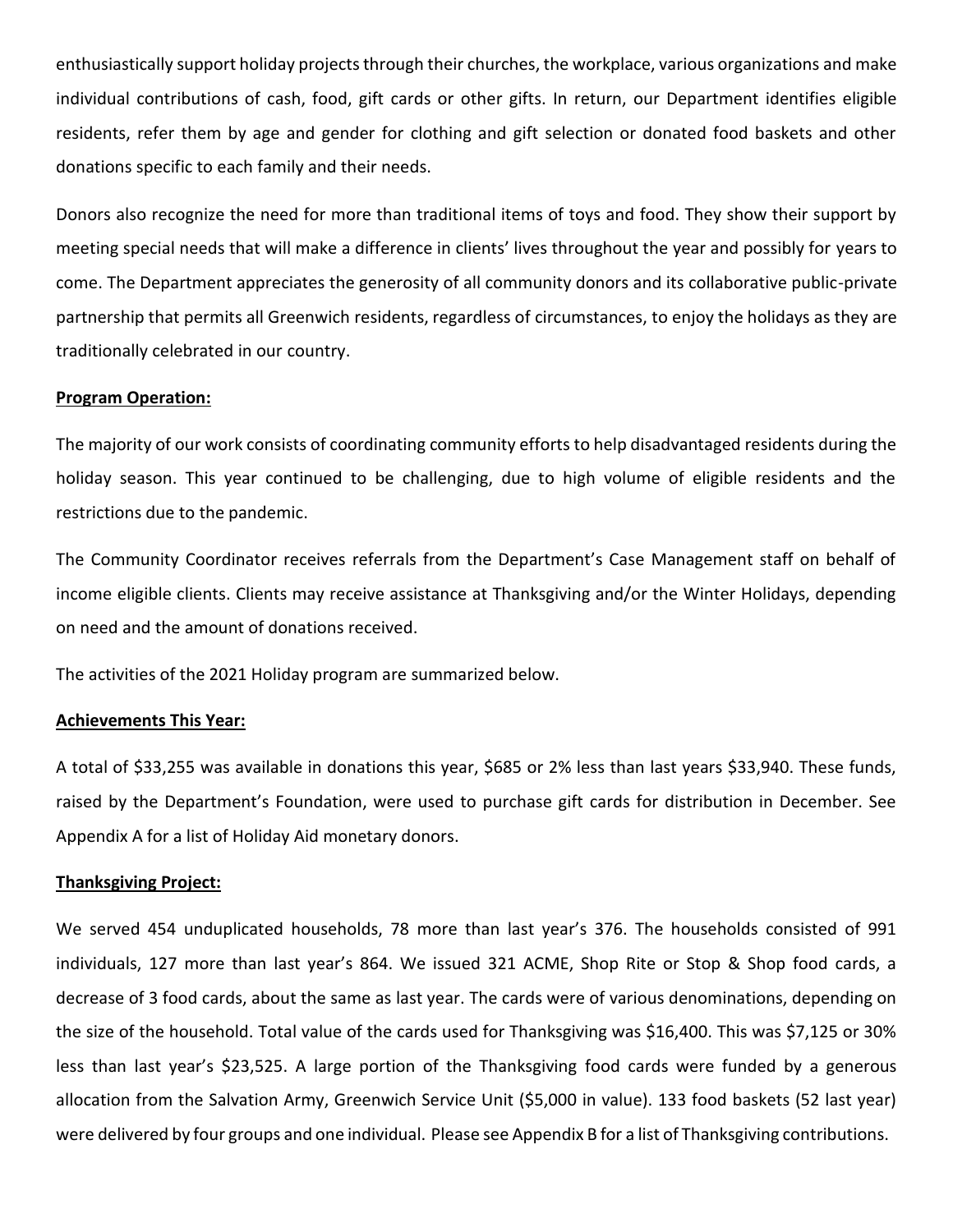### **Winter Holidays Project:**

This year, 493 unduplicated households were served compared to 447 last year. The households were comprised of 1,106 individuals, 15 more than last year. We issued 412 ACME or Shop Rite gift cards, 71 fewer than last year. Almost \$18,000 in ACME cards were purchased with donated funds through the Department's Foundation. The total value of the cards used for Christmas was \$22,625, \$3,015 less than last years' total of \$25,640. Households served during the Winter Holidays were also served at Thanksgiving.

Donors contributed 81 wish list packages or baskets, 62 more than last year. The packages contained food or food cards and specifically requested items for their children. See Appendix C for Christmas basket, wish list and gift card donors.

#### **Specialized Winter Holidays Giving:**

In addition to the types of assistance mentioned above, some groups and individuals had specialized ways of giving.

For the third year, the residents and employees at Hill House decided to help seniors in the community. As they did last year, they held a fundraiser and with the proceeds purchased \$25.00 CVS gift cards. The residents addressed Holiday cards and sent them with a gift card to 202 of the Department's senior clients. Many clients expressed gratitude and were touched by being remembered.

A church, which has been a donor for years was again extremely generous this season. The Second Congregational Church parishioners once again were asked to donate funds, which would be used to purchase food cards. The generous outpouring of support resulted in a donation to our Department of \$4,725 in ACME gift cards!

A group of friends who, prior to 2020, got together and took several of our family wish lists, shopped for the items and delivered the packages to the very grateful families. They resumed the project this year and provided wish list gifts to 35 families.

Two groups gave food cards in addition to their regular donation; one at Thanksgiving and one in December. Greenwich High School gave 28 \$25 cards along with their baskets and Baskets for Heaven (Suzanne Diddel and her husband) gave 30 \$50 cards in December along with the 60 cards at Thanksgiving.

A couple in the community that have been donating 50 toys for children for many years donated and brought to our Department 25 soccer balls and 25 jewelry making kits.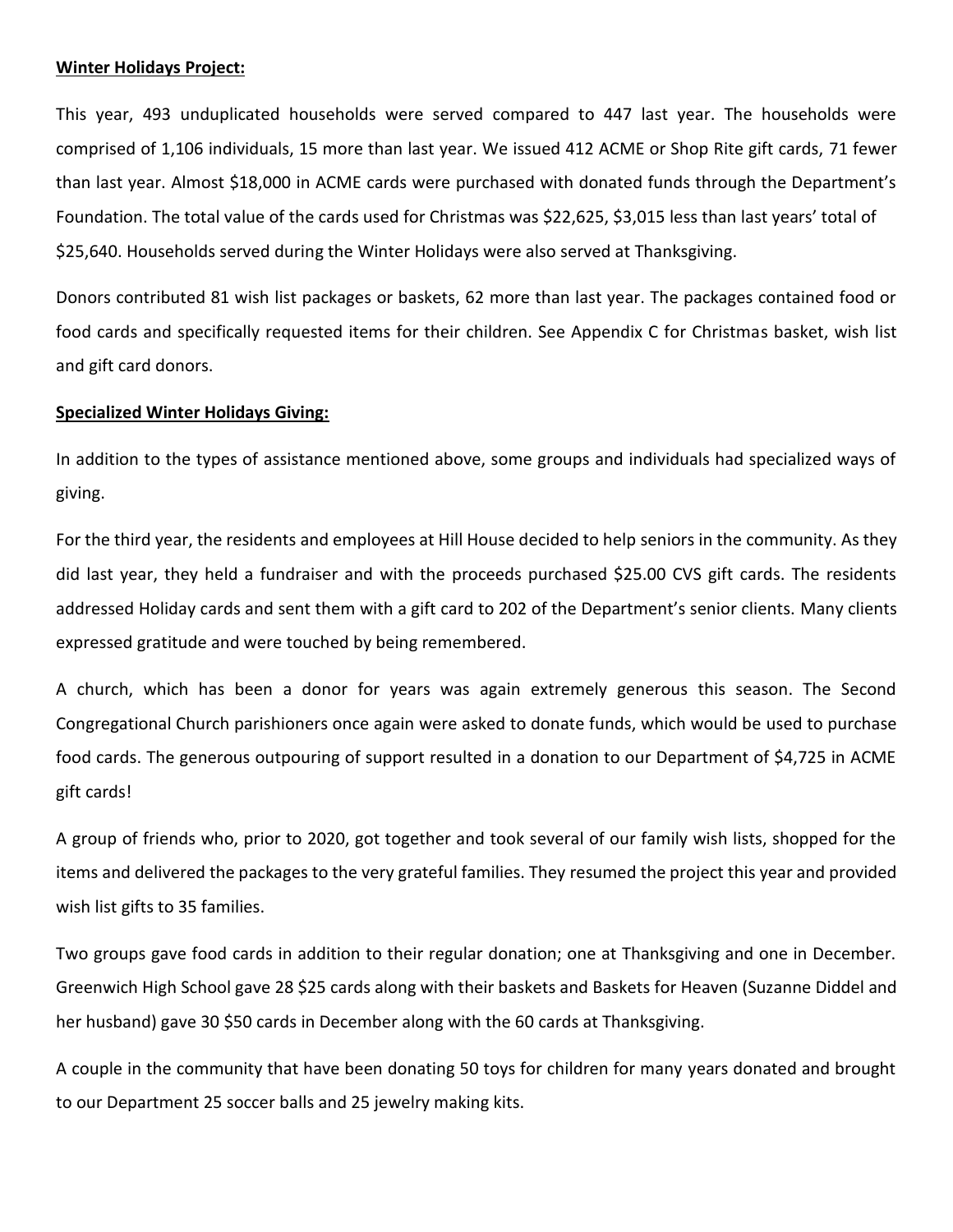## **Toy Distribution and Angel Tree Projects:**

As previously mentioned, the Toy Distribution and Angel Tree Projects had to be cancelled once again due to the pandemic. Fortunately, all of our previous Angel Tree and some of the Toy Distribution donors participated, as well as a new one. The results were very successful, so much so that every child between the ages of 0-17 (who's family did not receive a wish list package) from the participating Holiday Aid recipients received two \$25 cards; one for a clothing item and one for a toy. That's 347 children!

See Appendix D for gift card donors who are usually our Angel Tree and Toy donors.

## **Salvation Kettle Drive:**

The Army allocates funds from its local Christmas Kettle Drive to support some of our programs and other services in the community. The Kettle Drive raised \$1,849 this year, \$235 or 15% more than last year's total of \$1,614. The Retired Men's Association of Greenwich participated on one weekend at the ACME in Riverside and raised \$306 of the total.

Per Salvation Army policy, 10% must be sent to Army headquarters in Hartford. This leaves \$1,664 in Greenwich.

The majority of the total came from one site on Greenwich Ave., Betteridge Jewelers (\$1543). This is \$71 or 4% less than last year's \$1,614.

The Community Gifts Coordinator assumes the recruiting for the Kettle located on Greenwich Avenue. Coordinator Alison Brush coordinated the Kettle Drive for this site, using volunteers from the community and a family who dressed up in festive outfits and rang together. The combined volunteer hours for all groups, on four weekends and some weekdays, totaled 21, 40% more than last year. A total of 13 volunteers rang bells this year, (4 more than last year).

The Community Gifts Coordinator visited Betteridge Jewelers, where the kettle was to be placed to gather information on store hours, kettle storage, etc. She took responsibility for collecting money at the end of each day from the kettle, managed all recruitment, and coordinated this and all other holiday projects.

Submitted by:

Alison Brush Community Gifts Program January 12, 2022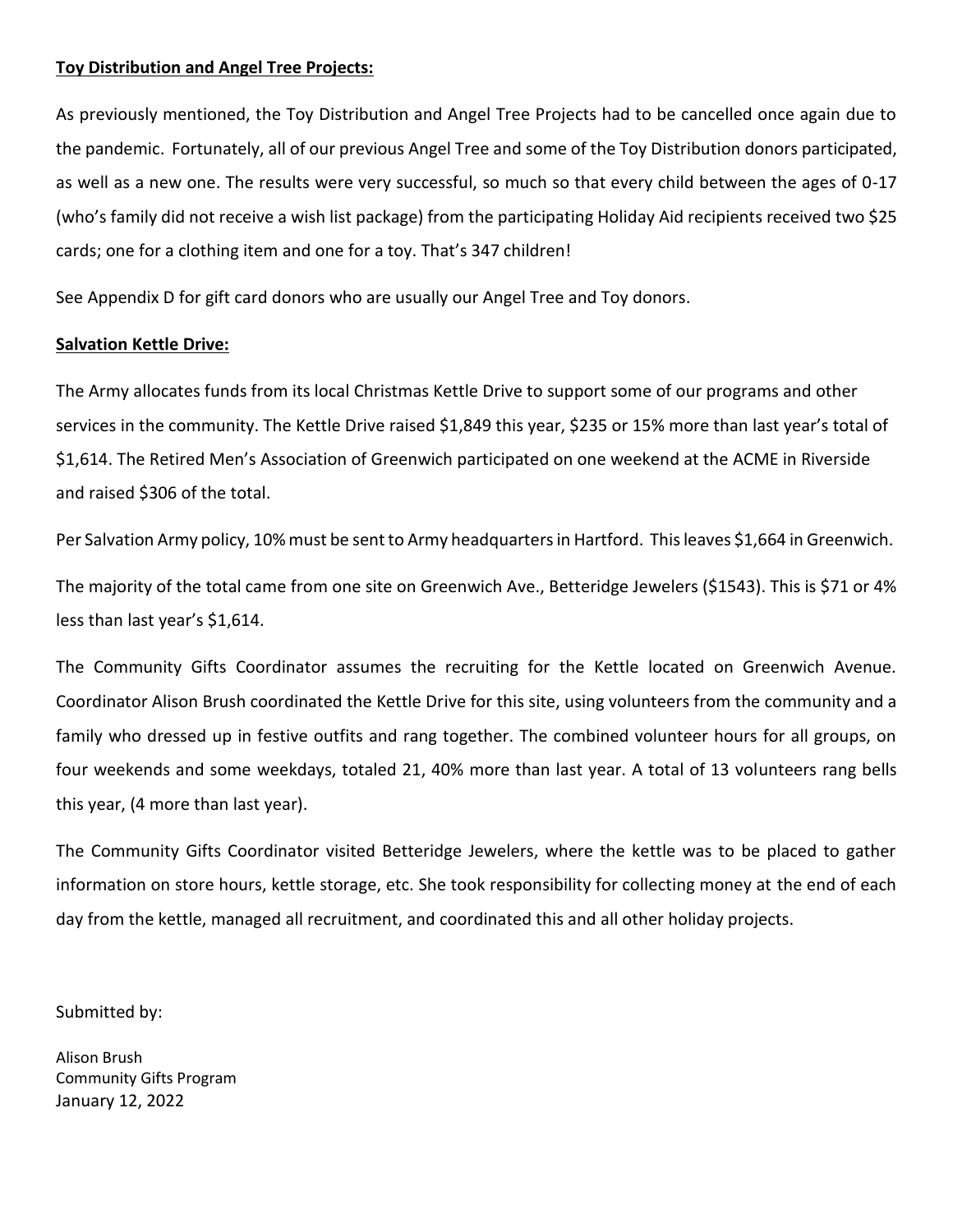## **APPENDIX A 2021 HOLIDAY AID PROGRAM DONATION (56 DONORS)**

Mr. Gerald Baruno Mrs. Phyllis Behlen Mrs. Deborah Berner Mr. and Mrs. Michael Bingle Mr. Jim Blake Mr. Edward Bloom Mrs. Ann Blumensaadt Mrs. Adrienne Holmes-Bradford Ms. Mary Beth Brown Mrs. Patricia Cameron Mrs. Laurel Caputo Mrs. Leigh Carpenter Mr. and Mrs. S&F Daftaur Mr. James Elrod Ms. Theresa Giacomo Mrs. Swan Grant Mrs. Linda Hartig Mrs. Margaret Heap Mrs. Eleni Henkel Mrs. Barbara Huth Mrs. Joan Insigna Mr. Mark Larsen Mr. Robert Lichtenfeld Mrs. Lillian London Ms. Cynthia Lyall Mrs. Margot Mabie Mr. Patrick Macaluso Mr. William Mahoney

Mrs. June Marks Mrs. Bev Marx Mrs. Susan Mirza Mr. and Mrs. Kenneth Mifflin Mr. Henry Morgenbesser Mr. Ronald Napoli Mr. GeorgeNelson Mr. Jonathan Nelson Mr. Peter Orthwein Mrs. Catherine Paglia Mrs. Jacqueline Raffa Mrs. Nina Resteri Mr. Arthur Ribak Mr. Daniel Rosen Royce Family Foundation Mr. Michael Ryan Kim & Martin Sands Foundation Mrs. Katherine Simon Ms. Bree Smith Mr. Chris Stroup Dr. Russell Turk Mrs. Jean Treacy Mr. Marco Viola Mrs. Catherine Wan Mrs. Phyllis Winham Mrs. Allison Wolowitz Mrs. Marianne Wyman Mrs. Martha Zola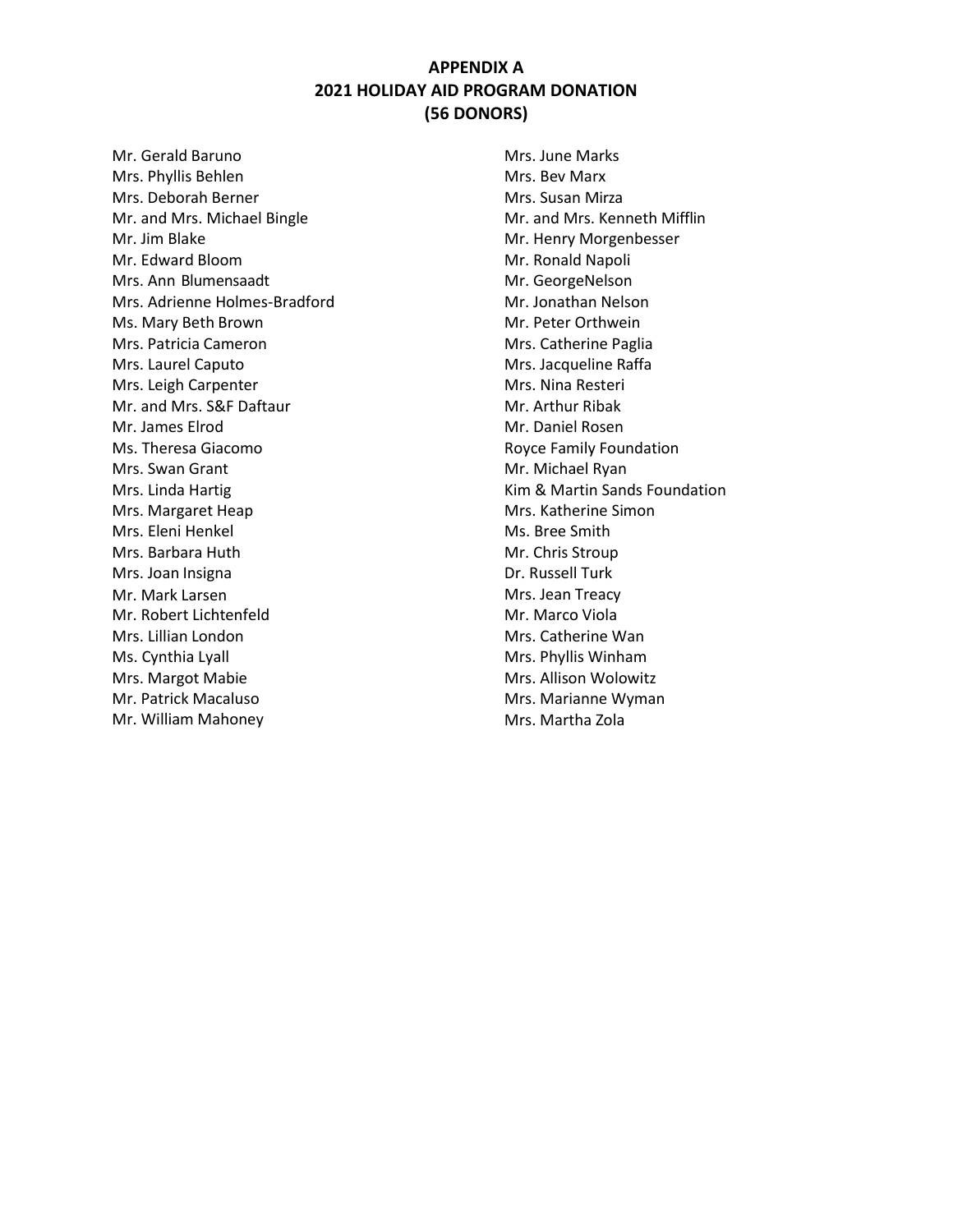#### **APPENDIX B**

### **THANKSGIVING FOOD BASKETS AND GIFT CARDS**

Community Donors (11)

Baskets (133) Gifts Cards (364)

#### Baskets

Greenwich Academy 40

Greenwich Firefighters 12

Greenwich High School 76

Ladies Auxiliary of Byram Vets 4

Maria Garzona 1

## Gift Cards

Greenwich High School 28

Ladies Auxiliary of Cos Cob 6

Little Bethel AME Church 15

St. Paul's Roman Catholic Church 55

Suzanne Didell – Baskets from Heaven 60

Salvation Army Greenwich Service Unit 200

### **APPENDIX C**

## **CHRISTMAS OR CHANUKAH BASKETS, WISH LISTS, AND GIFTS CARDS**

Community Donors (17)

Stonepoint Capital – 4

Christa Civitello – 1

Baskets (31) **Mish Lists (50)** Gift Cards (284)

St. Paul's Roman Catholic Church – 55

Baskets from Heaven – 30

First Lutheran Church – 10

Second Congregational Church – 189

Greenwich Academy Lower School 30

Maria Garzona 1

Gap,  $Inc. - 2$ 

Laura Geffs and Friends – 35

Angie Hartofilis – 1

Dylan Horowitz – 2

Dan Sammartino – 1

Mary Silva – 1

Anita Wood & Parks & Recreation Employees – 1

Yale Medicine Urology Dept.  $-1$ 

Molly Zola – 1